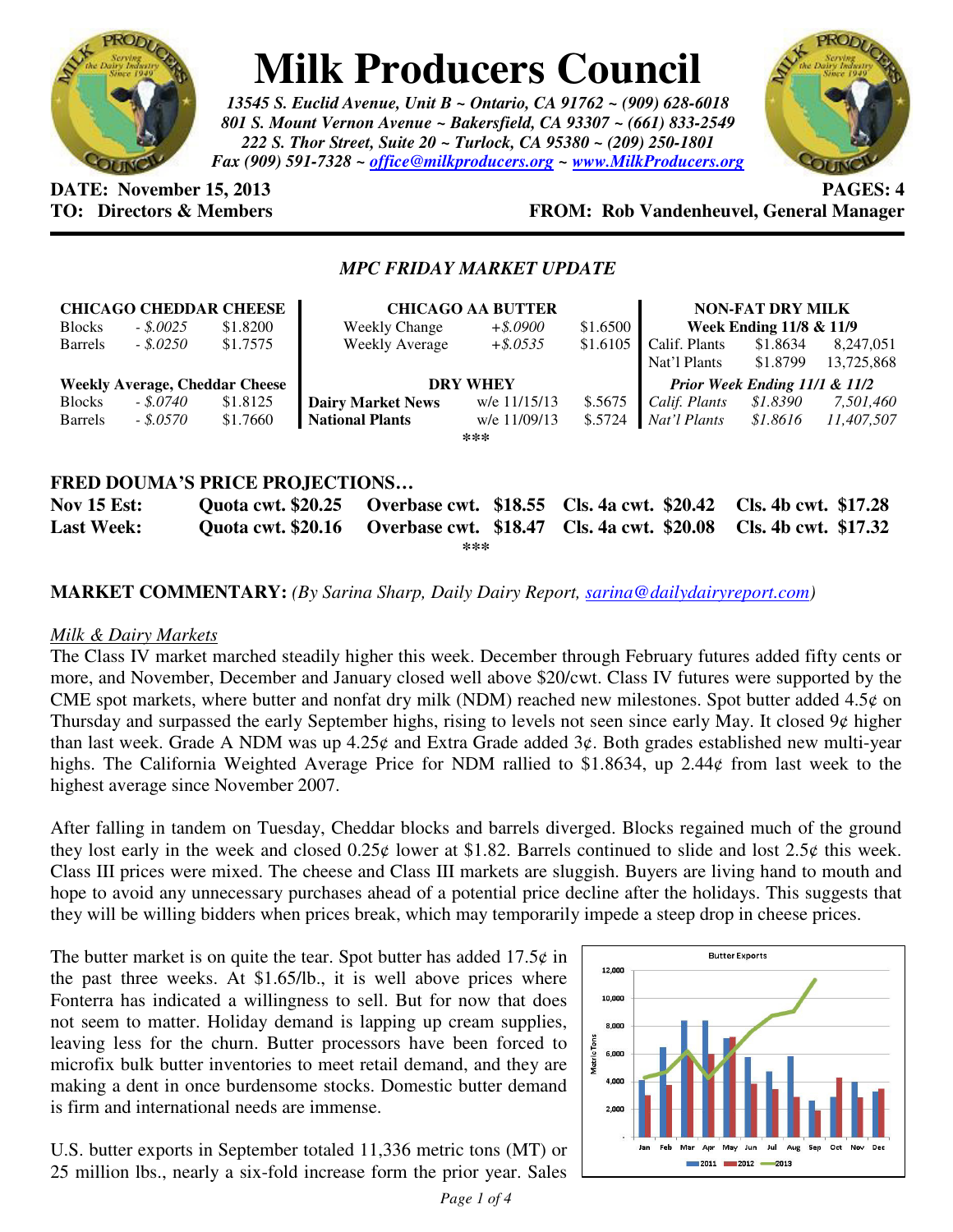were 29% greater than in August on a daily average basis and represent the largest September volume on record. Exporters maintained sales to traditional markets and expanded access to new ones. For the second consecutive month, Ukraine was one of the largest buyers of U.S. butter, and Lithuania emerged as another infrequent patron.

U.S. cheese and milk powder exports were also great by historical standards, but sales have slowed from the heady pace set in the past few months. September cheese exports of 25,783 MT were 5% lower than in August but exceeded September 2012 volumes by 40%. Cheese exports have been remarkably stable this year, thanks to steady purchases from Mexico and growing demand from East Asia. South Korea has emerged as the U.S.'s largest market for fresh cheese, particularly mozzarella to feed the nation's growing appetite for pizza.



September NDM and skim milk powder (SMP) exports totaled 45,618 MT or 100.6 million lbs. Combined NDM/SMP exports have now topped 100 million lbs. for five consecutive months, a feat they have achieved in only a few isolated months before this year. Increased exports to China have more than offset declining sales to Mexico. But as New Zealand seeks to reclaim its share of the Chinese market, the U.S. will need to see a rebound in Mexican milk powder purchases. Even then, it seems unlikely that the current streak of high volume milk powder sales can go on indefinitely.

But there is reason to expect the tremendous growth in Chinese milk powder demand to continue. Among a

number of reforms, Communist party leaders announced a change to the nation's one child policy, which has been in effect since 1980. Couples will now be allowed to have a second child, provided one of the parents is an only child. The policy shift represents the potential for an increase in China's already voracious appetite for infant formula. Perhaps there is room for both the U.S. and New Zealand to maintain milk powder exports to the region. Even if New Zealand regains its market dominance there, the added demand could make more room for U.S. products elsewhere.

With milk revenue holding at historically high levels and feed costs falling, dairy profit margins are improving. Dairy producers are responding by slowing cull rates. Weekly dairy cow slaughter totaled 59,040 head, 5.6% lower than the same week a year ago. This was the lowest weekly slaughter total since August.

Beef producers are also sending fewer cows to slaughter, and combined dairy and beef cow slaughter since September has fallen short of 2012 by more than 100,000 head. September and October cow slaughter is nearly 200,000 head below 2011 levels. Cow beef is leaner, so the declining cow slaughter lessens domestic lean ground beef



supplies. Typically, tighter lean beef supplies result in higher prices.

But lean beef prices are not rising. In fact, they have fallen almost 9% since peaking in early September. This suggests that lean beef demand is waning, and given stagnant U.S. incomes, the recent decline in food stamp benefits and already high beef prices, reduced demand is understandable. The apparent ceiling in lean beef prices means dairy producers will not enjoy cull cow revenue at the lofty levels seen earlier this year. However, prices are expected to remain only slightly below those highs.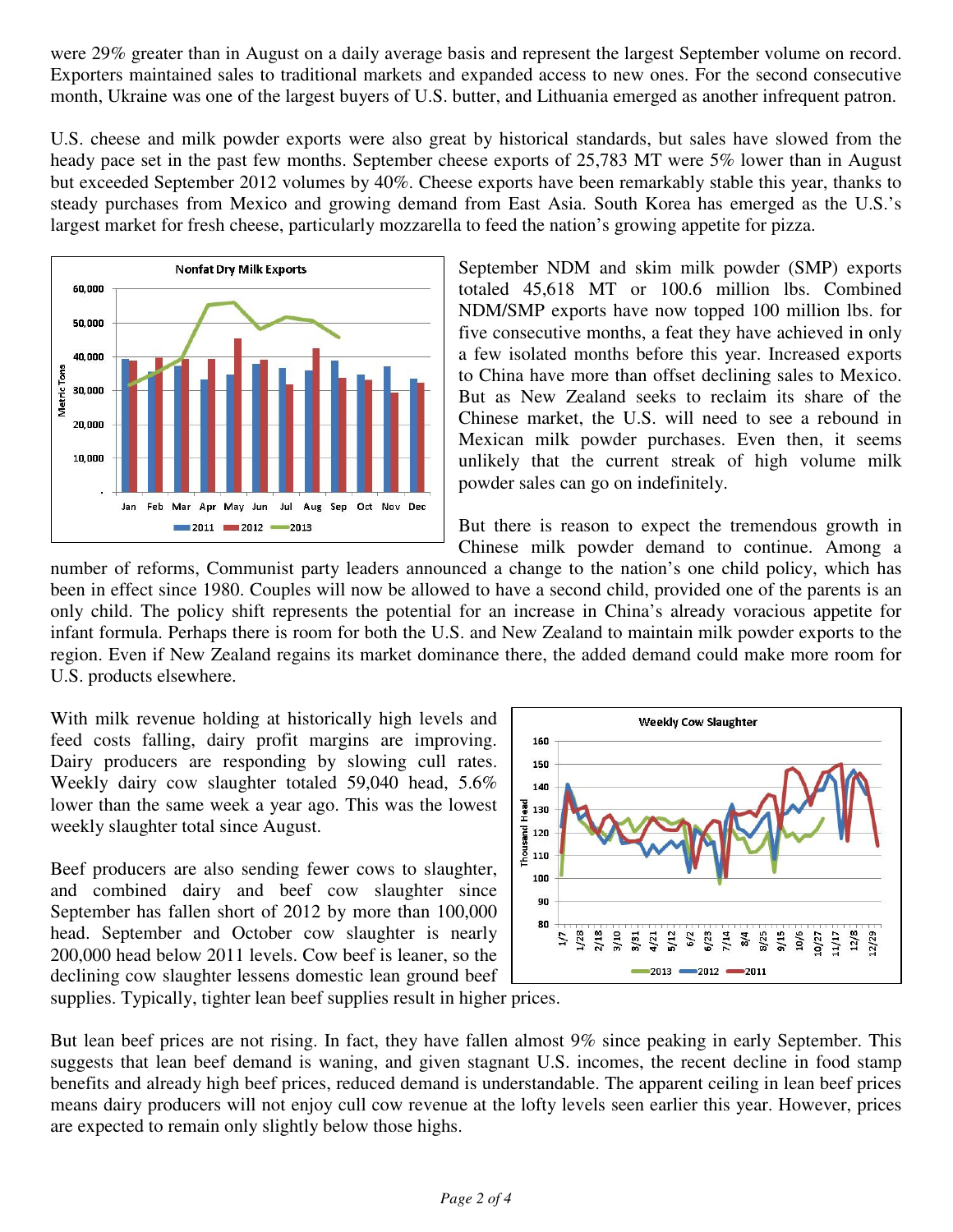### *Grain Markets*

Corn prices retreated this week. December futures settled almost a nickel lower. At \$4.22/bushel, corn is only 6½ cents off the low established ahead of the recent Crop Production report. Grains are plentiful, and the only issue is convincing farmers to part with their crop at the lowest price in years.

Corn prices were pressured on Friday by news that the Environmental Protection Agency will lower the Renewable Fuel Standards (RFS) mandate for 2014. The EPA will cut its target for U.S. biofuel use from 18.15 billion gallons to 15.21 billion gallons. The proposed change implies an ethanol mandate of between 12.7 billion and 13.2 billion gallons, below the previous 14.4 billion gallon requirement. Ethanol margins are currently excellent, and weekly production stands at the highest level since late 2011. The new targets will not reduce corn demand for ethanol in the short term. Instead, the change provides the industry with an achievable blending target even as U.S. gasoline demand falls.

Soybean meal prices dropped nearly \$12 this week. According to the National Oilseed Processors Association (NOPA), October soybean crushings were larger than anticipated. The U.S. continues to export soybeans in volume, but the export program is decidedly front-loaded.

South American crops are off to a good start. The forecast for Argentina and Brazil will likely determine the direction of soybean prices for the next few months, and for now it promises sufficient rain for most crop areas. **\*\*\*** 

**A FUN STORY ABOUT IDAHO-BASED "POOP":** *(By Rob Vandenheuvel)* We spend a lot of time in this newsletter reporting on and analyzing how we can address some of the serious challenges we face as an industry. After all, that's why we're here, right? To speak out on behalf of California producers and advocate for positive change. But every once in a while, a story pops up that allows us to take a break from those serious issues and we've got one of those stories unfolding right now.

There's a small dairy-related company in Nampa, Idaho that's been generating quite a buzz on the internet. They sell bagged dairy compost to the local community. **Their name? "Poop."**

Now the idea of composting dairy manure and selling it in bags is certainly not new. But this small family-run company has caught the eye of Intuit – makers of QuickBooks – who is sponsoring a contest giving small businesses an opportunity to get some premium advertising. Out of tens of thousands of entries, Poop's 90 second video entry has advanced to the final four, with online voting to determine the winner out of those four. The Grand Prize for the winner is a 30-second commercial, to be aired during the 2014 Super Bowl!

You can check out the videos for Poop and the other three finalists at: http://www.smallbusinessbiggame.com. Learn how these creative folks from Idaho are teaching people to *"Poop their Plants."* And make sure to cast your vote on the website (in fact, you can vote once a day between now and December  $1<sup>st</sup>$ ).

**EPA PROPOSES** *LOWERING* **THE 2014 ETHANOL MANDATE:** *(By Rob Vandenheuvel)* Today, as they've done for the past six-or-so years, the U.S. Environmental Protection Agency (EPA) announced their proposed 2014 volume requirements for the "Renewable Fuel Standard" (RFS) program, often referred to as the "ethanol mandate." However, *UNLIKE* previous years, EPA announced that this year, they're proposing a *reduction* in the ethanol mandate. This is obviously significant for dairy farmers, who have seen feed costs skyrocket in recent years as more than 40 percent of the U.S. corn supply is consumed by ethanol plants.

Under current law, the RFS was set to be 18.15 gallons of renewable fuel, of which 14.4 could be corn-based ethanol. However, in today's announcement from EPA, the total RFS is proposed to be about 15.21 billion gallons, of which about 13 billion gallons could be corn-based ethanol.

This announcement is not totally surprising. It was floated a while back that EPA was considering using their authority to make this type of adjustment. While it'd be great to believe that EPA finally heard the arguments